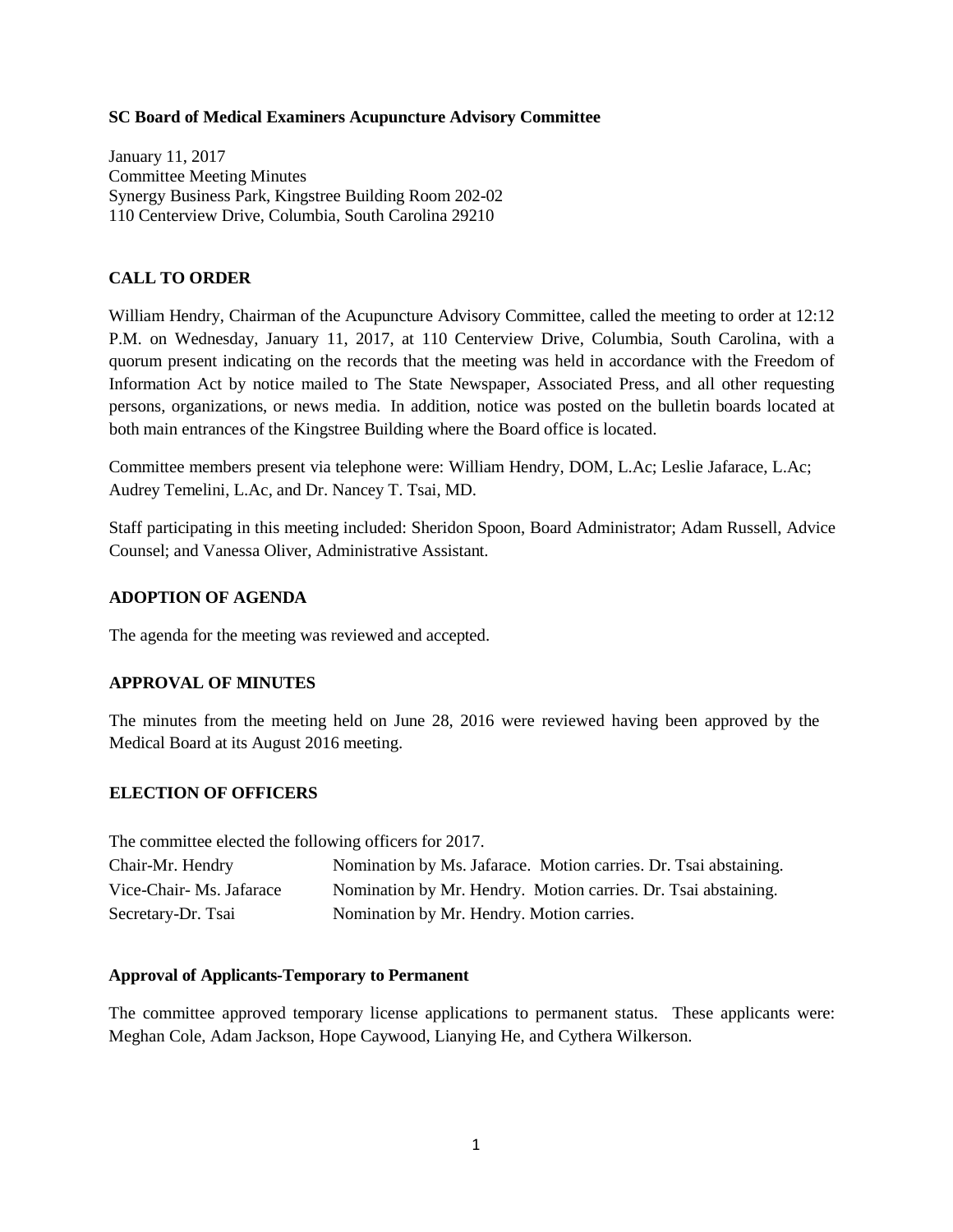### **Licensed Acupuncturist Committee Vacancy**

After review of the letters of interest and CV received, the committee voted to recommend to the Board the appointment of James A. Hogg, L.Ac. [License #201] to the committee from among those who applied: James Hogg, Cassandra Nelson, Joseph Carter, Julie Allison, Marina Ponton and William Skelton.

### **Formal Approval of Application and Interviewing Criteria**

After discussion, the committee was advised that the Board, the committee and the board office follow the criteria and sequence for application approval set forth in S.C. Code 40-47-720 with regard to completion of the application, appearance before a committee or designated board member prior to issuance of the temporary license, and then committee review and recommendation to the board for permanent licensure.

### **Daith Piercing as a treatment for medical conditions**

The committee discussed Daith Piercing. Mr. Hendry explained what Daith piercing is. Daith piercing is purported to be a treatment for medical conditions. It is a form of auricular puncturing that is being used by body piercers to treat migraine headaches.

Members of the committee expressed concern because the practice is increasing. Ms. Jafarace also provided more information about this practice.

After an executive session to receive legal advice, the committee returned to public session and adopted the following statement for board consideration:

*"The role of the Acupuncture Advisory Committee is to provide meaningful guidance to the Board of Medical Examiners on problematic issues. Body piercers are providing Auricular service called Daith piercing which is being claimed to be the cure for migraines. There is no scientific evidence the procedure is effective. The length of time for healing (6 months) and the possibility of infection may outweigh any therapeutic value. Due to the increased popularity of Daith piercing and its marketing as a treatment or cure for migraine headaches, the Advisory Committee feels the Board of Medical Examiners consider taking action as appropriate."* 

### **Committee Member Meeting Attendance**

Mr. Hendry inquired about committee member attendance. Mr. Russell advised as to SC Code 40-1-60[D] stating that a member is required to attend meetings or have a proper justification as to why they cannot. Unexcused absences may result in the removal from the committee as provided by SC Code 1-3-240 regarding removal of officers by the Governor.

#### **2017 Meeting Date**

The committee scheduled a committee meeting for April 12, 2017 at 12pm, Room 107.